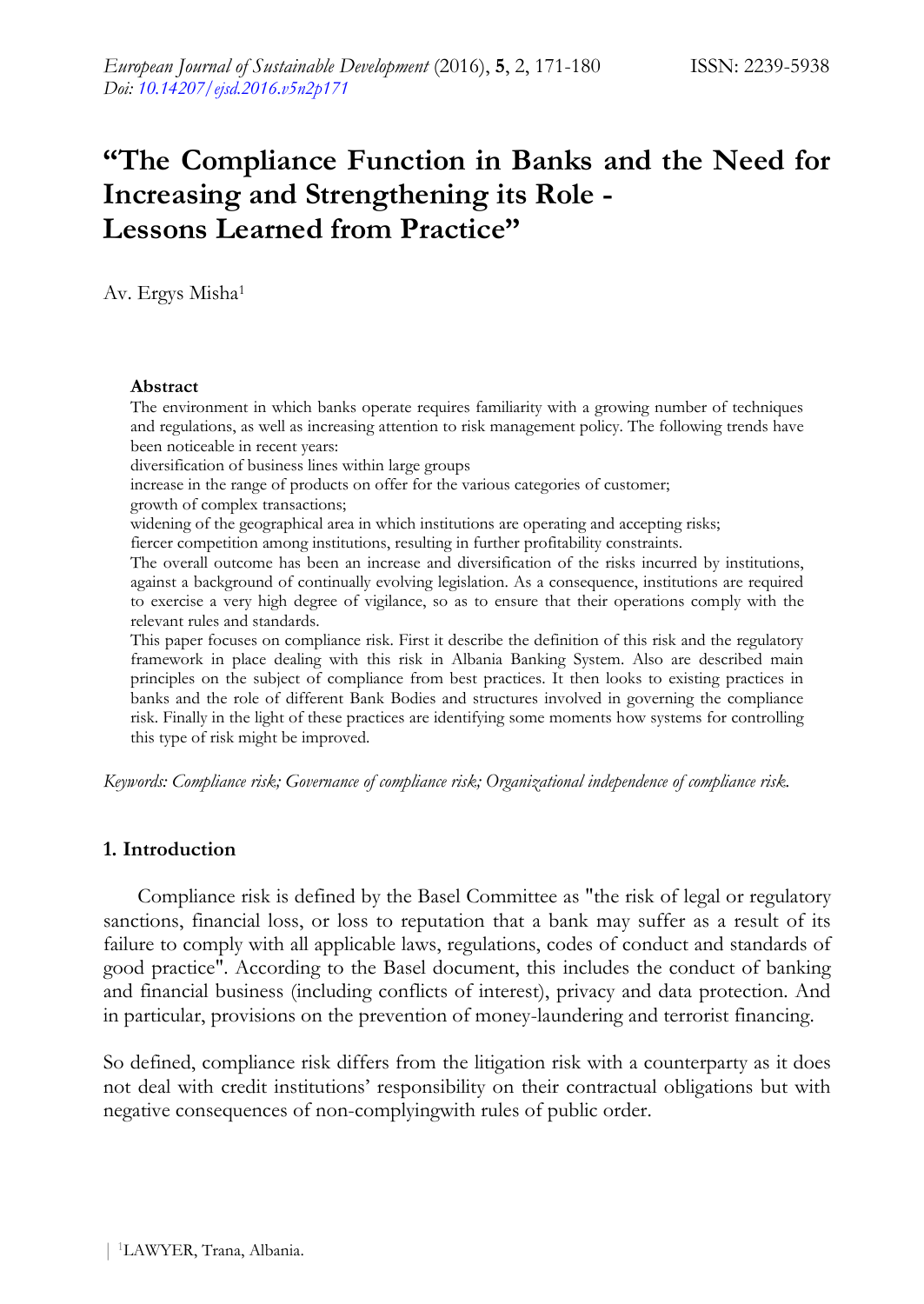### **1.1 Regulations on compliance risk**

The main responsibility of the compliance function is to assist the senior management for effectively managing compliance risks. More specifically compliance with laws, rules and standards. The compliance risk is measured by using performance indicators (e.g. increased number of customer complaints, irregularities in payments) to enhance compliance risk. The compliance function also identify, record and assess compliance risks associated with the bank's operations, including new products and practices, proposed establishment of new types of business, customer relations, and material changes in the nature of such relations. It covered the fields such as lending, operation, deposits, transfers, etc.

Through these last years the regulation framework of the Bank of Albania dealing with compliance risk has been improved. The requirements for banks to have a specific structure/ function dealing with compliance risk is now a regulatory requirement. Also the transparency requirements for financial products and services with the clients has been improved.

Below are the regulation into force dealing with Compliance Risk in the Albania Banking System:

 **Regulation "On core management principles of banks and branches of foreign banks and criteria on the approval of their administrators"**. This regulation set out the core principles and regulations for a responsible and efficient management of banks and for an effective system of risk management, including the management of the compliance risk.

 **Regulation "On transparency for banking and financial products and services"**.The purpose of this regulation is to set out the requirements concerning the way and form of providing information to the client about banking and financial products and services offered by the subjects of this regulation with the intention to insure transparency and the customer's safeguarding.

 **Regulation "On consumer credit and mortgage credit"**. This Regulation lay down the standards on the content and way of providing pre-contractual and contractual information of consumer credit and mortgage credit to consumer.

 **Regulation "For the minimum requirements of disclosing information from banks and foreign bank branches"**. The purpose of this Regulation is to set out the minimum requirements, the methods and timelines associated with the information that needs to be published in the periodical reports of banks and foreign bank branches, with the view to enhancing transparency and promoting market discipline across the banking sector as well as to securing sustainability and credibility of the banking sector.

Regulatory compliance has undoubtedly affected banks in a variety of challenging ways, increasing the cost of service and sometimes making the delivery of great customer experiences more difficult. However, as the regulatory environment evolves, we see a major opportunity for the compliance function to get ahead of the curve by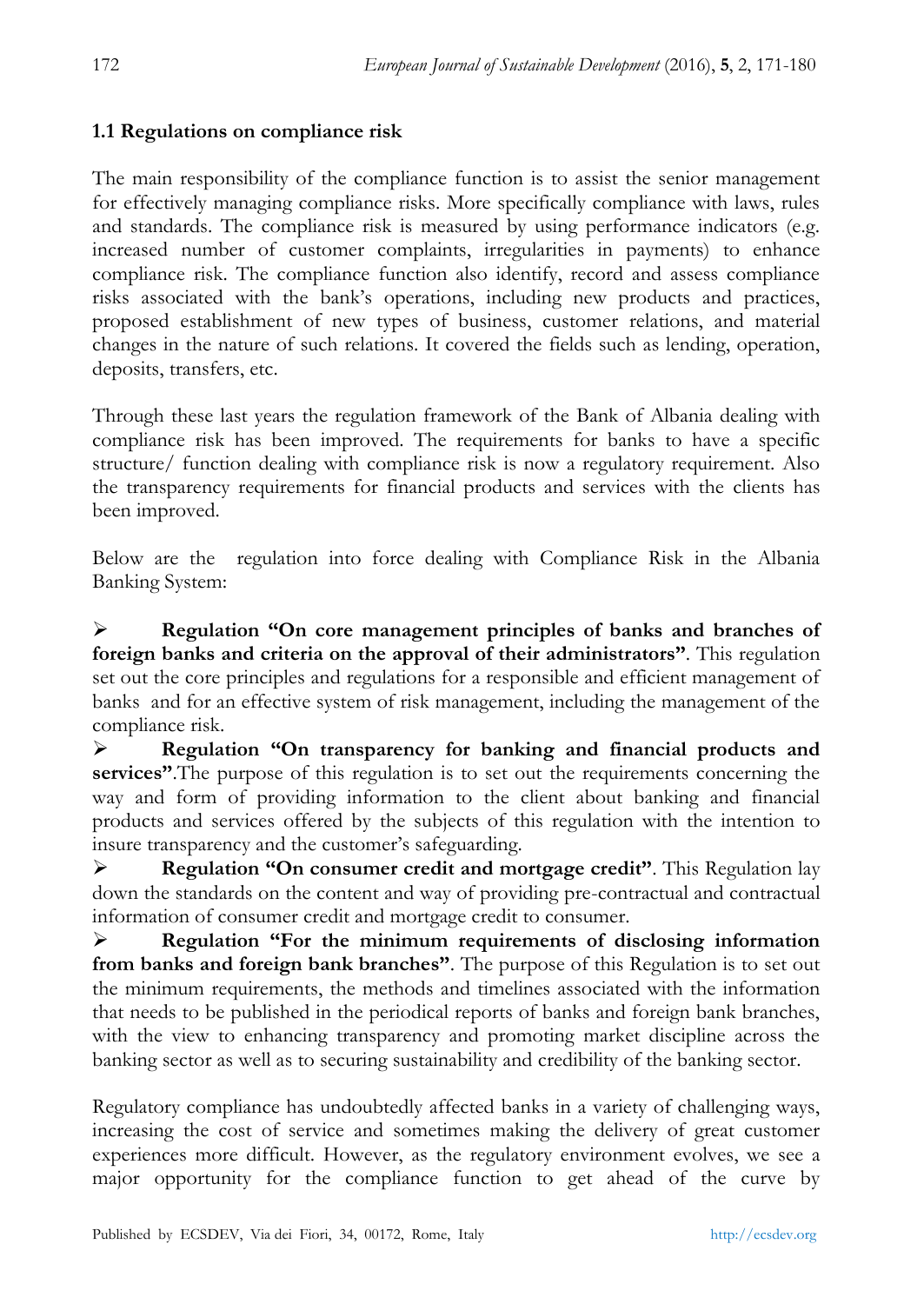implementing targeted changes to its operating model and processes, and thus delivering a better quality of oversight while at the same time increasing its efficiency. Banks that successfully make this shift will enjoy a distinctive source of competitive advantage in the foreseeable future, being able to deliver better service, reduce structural cost, and significantly de-risk their operations.

# **2. Chapter 2 2.1 Main principles on the subject of compliance from best practices**

Even though a lot of work has been done by the industry to respond to regulatory requirements and its changes over time, the industry needs a more structural answer that will allow banks to effectively and efficiently mature their risk-and-control frameworks to make them more robust and sustainable over time. So below are presented some main prinpiples from best practices on the subject of compliance.

 The Board of Directors must oversee management of compliance risk. It must approve the bank's strategy. It must be informed at least once a year of the bank's compliance policy and the arrangements for its implementation.

 $\triangleright$  Senior management must establish a compliance policy, ensuring that it is observed and reporting to the board of directors on its ongoing implementation.

 Senior management must establish a permanent and effective compliance function.

 $\triangleright$  The compliance function must be given formal status through a charter or other document approved by the board of directors that sets out the function's standing, authority and its position in the hierarchical structure.

 $\blacktriangleright$  It must be independent of the operational side.

 $\triangleright$  Its role should be to identify, assess and monitor the compliance risks faced by the bank and advise and report to the senior management about these risks.

 The head of compliance is responsible for the day-to-day management of the activities of the compliance function. The supervisor of the bank must be informed when the head of compliance leaves that position.

 $\triangleright$  Staff exercising compliance responsibilities must have the necessary qualifications, experience and professional and personal qualities to enable them to carry out their duties effectively.

 $\triangleright$  The compliance function must ensure that institutions engaged in international business are able to satisfactorily manage compliance risk in accordance with local rules.

 The activities of the compliance function must be included within the scope of the bank's internal auditing.

# **2.2 Measure taken from banks to reduce compliance risk**

For a number of years, banks have been improving their regulatory monitoring arrangements, so as to make their staff more familiar with the legislation and to place their regulatory or statutory compliance procedures on a more formal footing. The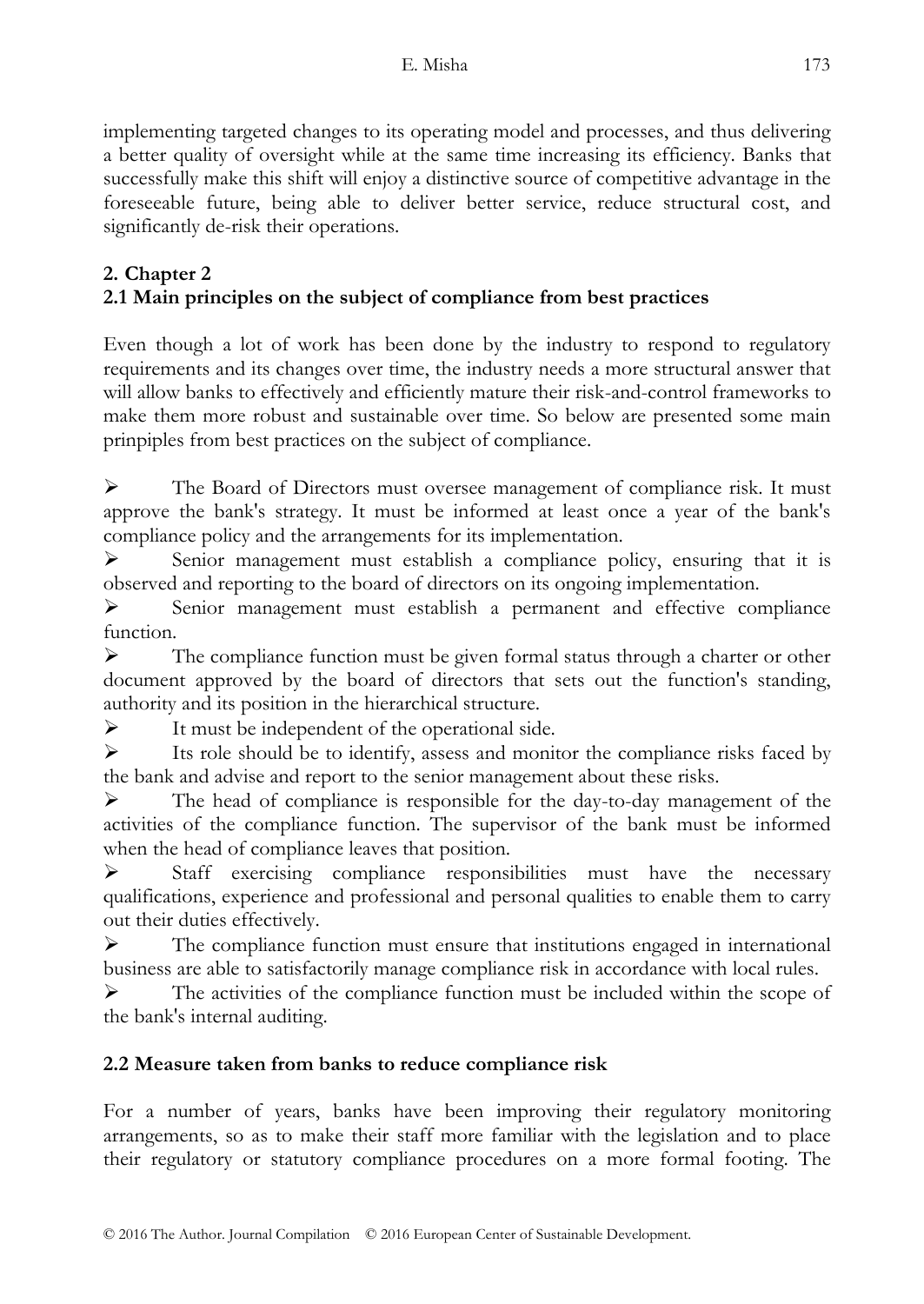compliance risk management function at banks is now both more formalized and more visible. Mostly all banks have already appointed a compliance officer.

The definition of compliance risk is extended to cover the monitoring of compliance with current laws, regulations, codes of conduct and standards of good practice and with the guidelines laid down by the board of directors or senior management. This means, in particular, that a manager in charge of monitoring compliance risk is systematically consulted on each significant new transaction. These institutions have drawn up also procedures detailing how this risk is to be monitored.

### **3. Chapter 3**

### **3.1 The roles and responsibilities of the Bank Bodies and specific structures involved in the governance of compliance risk**

An independent compliance function is a key component of the bank's second line of defence. The key responsibilities related to compliance are assigned as follows:

### **Board of Directors**

With reference to compliance activities, the Board of Directors is responsible for overall supervision of the system for managing the risk of non-compliance with the rules of the Bank of Albania and Responsible Authority at the Ministry of Finance regarding Anti Money Laundering. It is responsible, by assigning to the Chief Executive Officer of the Bank specific competences, to efficiently manage this risk. Specifically the Board of Directors, is supported by the Audit Committee to enhance board effectiveness.

### **Senior Management**

Senior management across the organization is responsible for communicating and reinforcing the compliance culture established by the board, and for implementing measures to promote the culture. Senior management also should implement and enforce the compliance policies and compliance risk management standards that have been approved by the board. Senior management of the corporate compliance function should establish, support, and oversee the organization's compliance risk management program. The corporate compliance function should report to the board, or a committee thereof, on significant compliance matters and the effectiveness of the compliance risk management program.

### **Compliance Department or Unit**

In some banks the structure deals with compliance function is organized in the form of Department reported directly to the CEO, or in some others it is organized as a unit inside or outside the Risk Department.

The main functions of the Compliance Department or Unit are as described below:

 $\triangleright$  provides the compliance risk management guidelines and policies, for submission to the Chief Executive Officer, Board of Directors and to the Audit Committee of the Bank;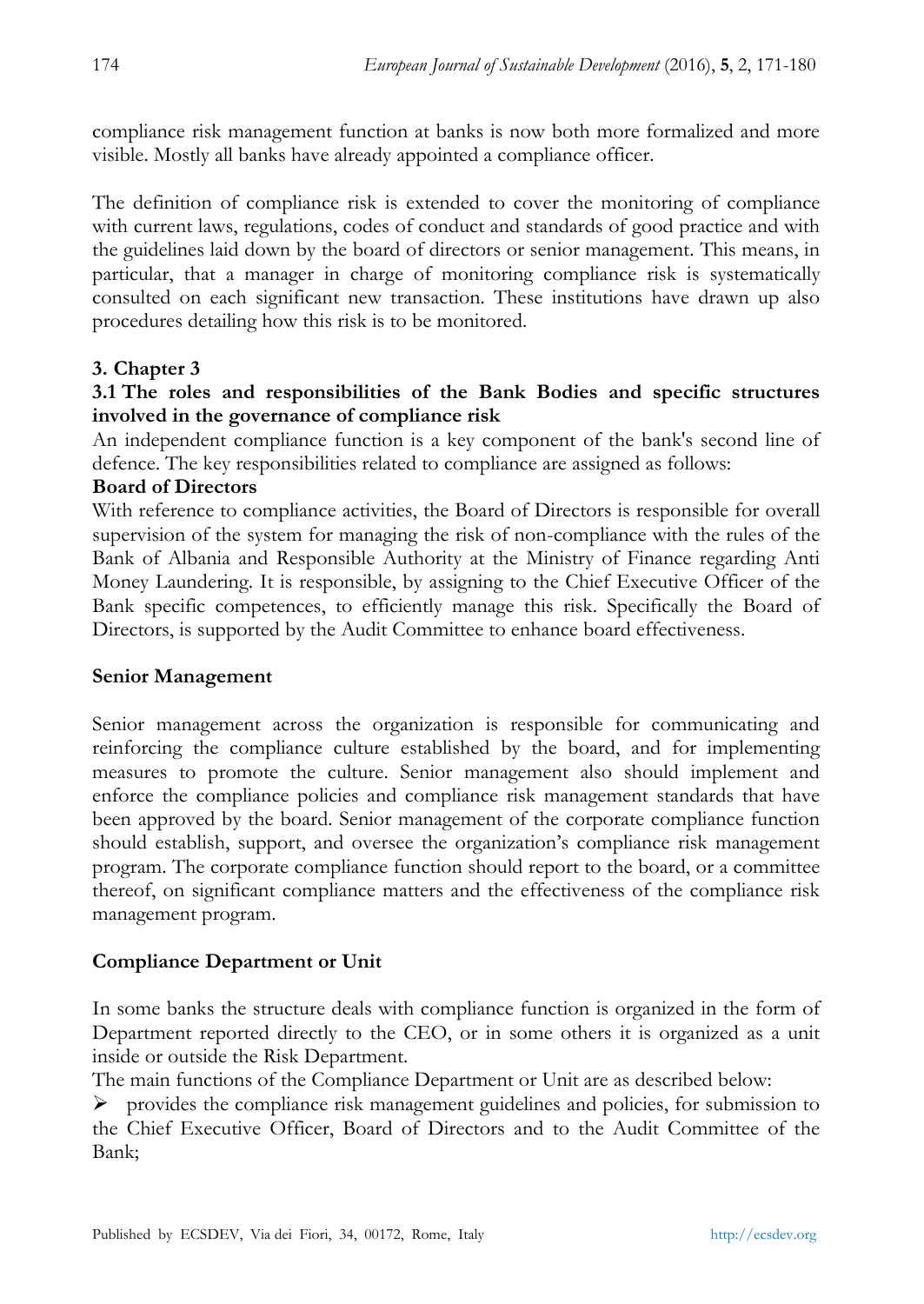$\triangleright$  provides the periodical reports regarding the adequacy of compliance governance, for submission to the Chief Executive Officer, Audit Committee, including identification and assessment of the principal compliance risks to which the bank is exposed and the scheduling of the related management interventions concerning both any shortcomings (in terms of policy, procedure, implementation or execution) that have emerged during bank operations, and the need to deal with possible new compliance risks identified following the annual risk assessment;

 $\triangleright$  it notifies the Audit Committee, Chief Executive Officer of the Bank regarding the compliance issues and violations considered to be particularly significant;

 $\triangleright$  it supports the Risk Management Department (in cases where it is a separate department not part of Risk Department), and other departments, in the preparation of reports for the Bank Bodies such as to enable an integrated picture of all operational and reputational risks, both compliance-related and otherwise, the related governances and corrective interventions initiated, at organisational structure and process level.

The picture below explain in the schematic way these key responsibilities:

#### **Board of Directors**

- *Responsible for overseeing compliance risk*
- *Should establish a compliance function*
- *Should approve policies and processes for identifying, monitoring and reporting on compliance risk*



Also the other structure in the Bank contributes to compliance are Legal Departament, Risk Management Department and Audit Committee or internal audit.

### **Legal Department**

The Legal Department contributes to the compliance risk management, through the governance of the legal risk. In particular:

 $\triangleright$  it helps the Compliance Department to identify on an ongoing basis the applicable rules, monitoring their evolution and guaranteeing their interpretation;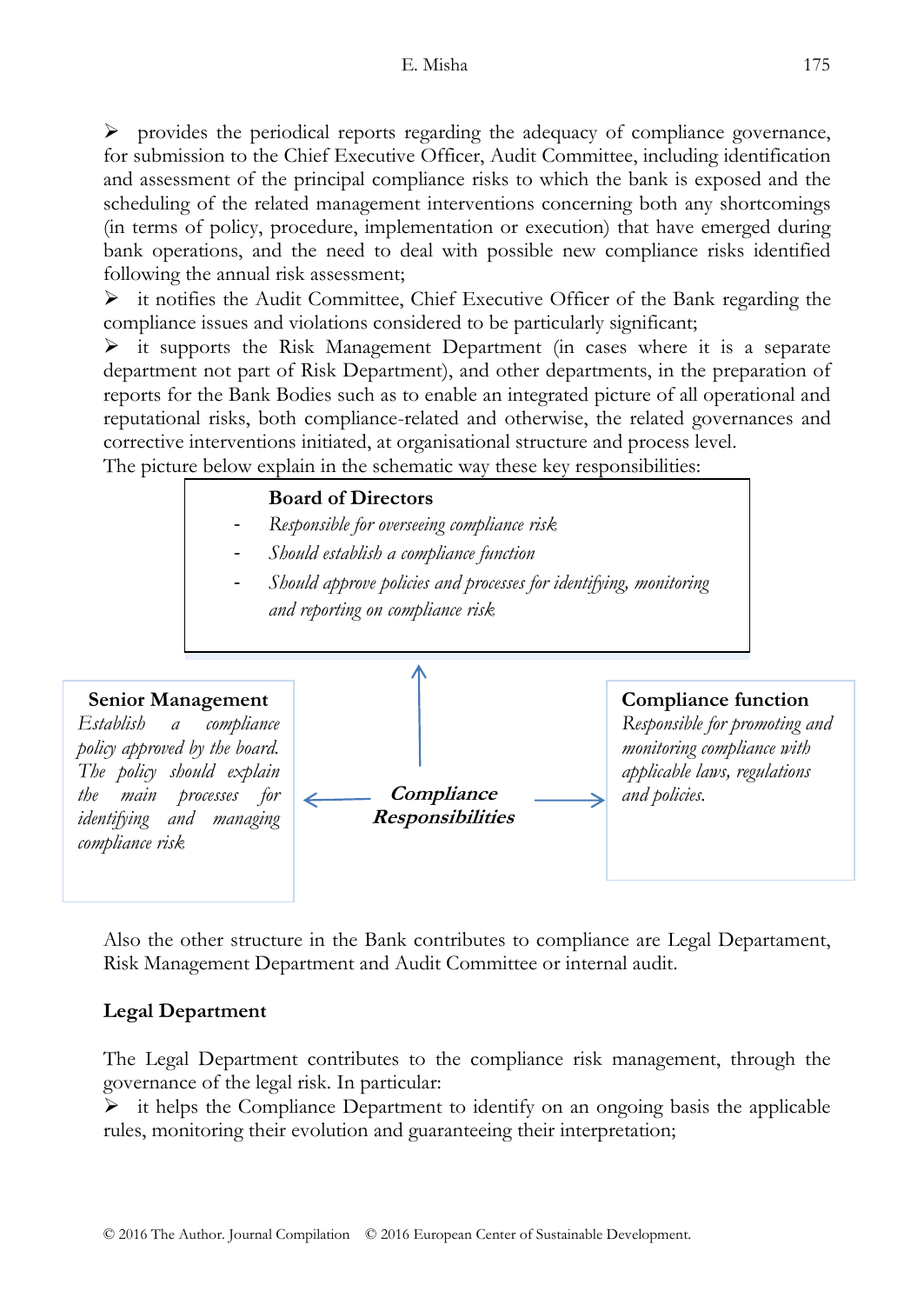$\triangleright$  it supports the Compliance Department as regards the aspects requiring interpretation of regulations for the definition of organisational and procedural changes designed to ensure an adequate governance of compliance risks;

 $\triangleright$  it provides interpretations of the rule required by the Compliance Department to enable its preventive assessment of compliance as regards innovative projects, transactions and new products and services to be launched on the market;

 $\triangleright$  it cooperates with the Compliance Department in order to manage relations with the Regulatory Authorities in connection with compliance matters and to manage noncompliance events, reviewing the legal aspects of issues and participating, with regard to such aspects, in the preparation of responses.

### **Risk Management Department**

As regards compliance activities, the Risk Management Department:

 $\triangleright$  cooperates with the Compliance Department in order to define the compliance risk assessment methodologies, encouraging synergies with the tools and methods adopted by Operational Risk Management;

 $\triangleright$  supports the Compliance Department in the annual assessment of compliance risks;

 $\triangleright$  supports the Compliance Department in assessing the compliance with the legislation in force of transactions and new products and services to be launched on the market, both on request and through a structured Clearing process, cooperating in order to identify potential risks for the Bank and Customers and providing, where applicable, quantitative.

### **Audit Committee**

The competences of the Audit Committee are as described in the Articles of Association of the Bank and in the rules which govern its operation. More specifically, in reference to compliance risk, the Audit Committee supervises the compliance with Law, regulations, rules and code of conduct of the Bank. Audit Committee controls the compliance of the Bank activity with the legal and sub-legal acts and informs the Board of Directors of the Bank. It analyses the activity of the Compliance Department of the Bank regarding exercise of its duties and functions.

The interrelationship among the risk mangement (RM), internal audit and compalince risk assessment are summerized below.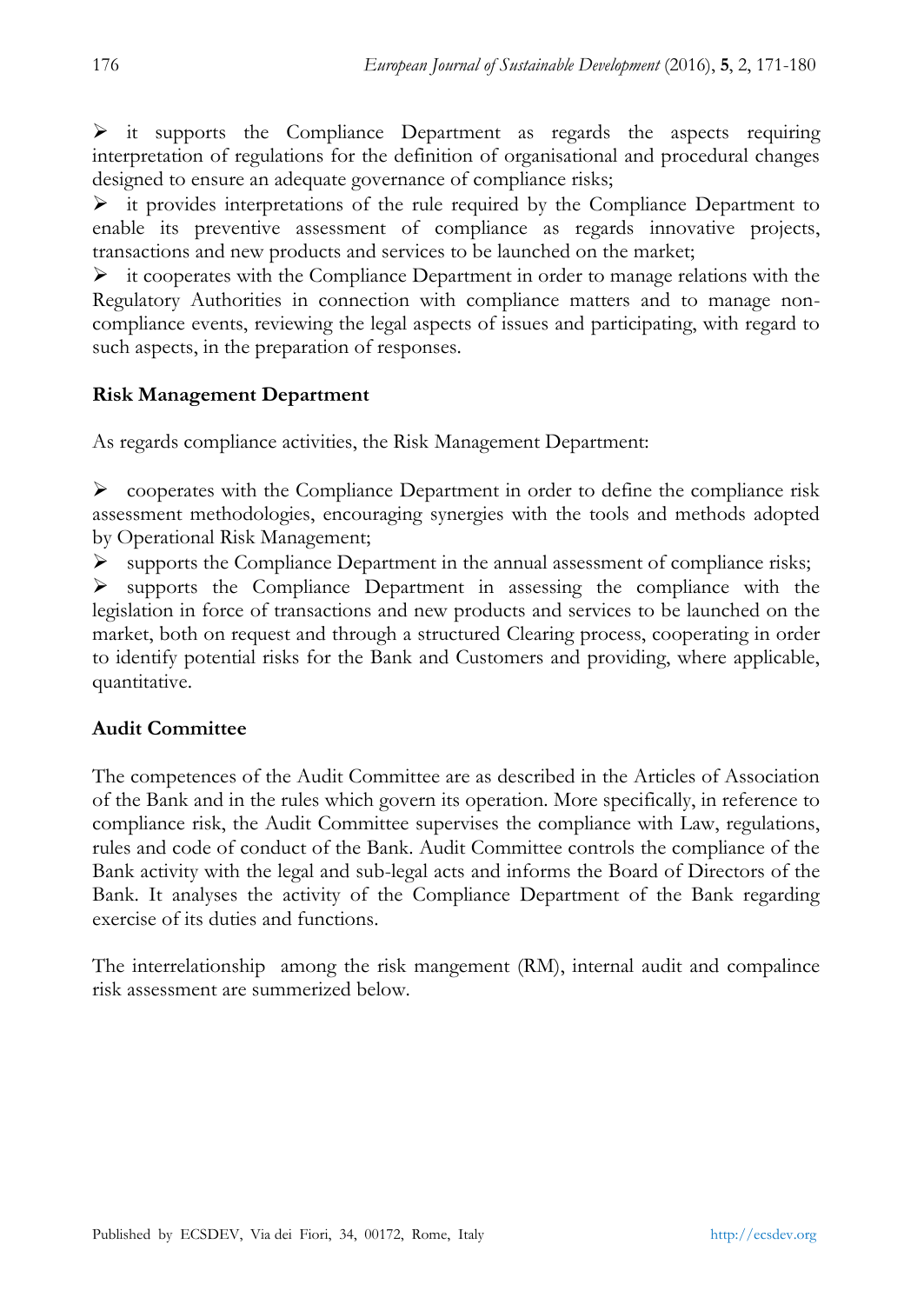|               | ERM                                                                                                                           | <b>Internal Audit</b>                                                                                                                                                                                                             | Compliance                                                                                                                                                                                                                                                                                   |
|---------------|-------------------------------------------------------------------------------------------------------------------------------|-----------------------------------------------------------------------------------------------------------------------------------------------------------------------------------------------------------------------------------|----------------------------------------------------------------------------------------------------------------------------------------------------------------------------------------------------------------------------------------------------------------------------------------------|
| Objective     | Identify, prioritize and assign<br>accountability for managing<br>strategic, operational, finanical<br>and reputational risk. | Determine and prioritize risks to<br>aid in developing the internal<br>audit plan, helping to provide<br>the board and executive team<br>with assurances realted to risk<br>management efforts and other<br>compliance activities | Identify, prioritize and assign<br>accountability for managing<br>existing or potential threats<br>related to legal or policy<br>noncompliance - or ethical<br>misconduct - that could lead to<br>fines or penalties, reputational<br>damage, or the inability to operate<br>in key markets. |
| Scope         | Any risk significantly impacting<br>the organization's ability to<br>achieve its strategic objectives                         | Financial statement and internal<br>control risks, as well as some<br>operational and compliance risk<br>that are likely to materially<br>impact the performance of the<br>enterprise or financial<br>statements.                 | Laws and regulations with which<br>the organization is required to<br>comply in all juridictions where it<br>conducts business, as well as<br>critical organizational policies -<br>whether or not those policies are<br>based on legal requirements.                                        |
| Typical Owner | Chief Risk Officer                                                                                                            | Chief Audit Executive                                                                                                                                                                                                             | Chief Compliance Officer                                                                                                                                                                                                                                                                     |

### **4. Chapter 4 Lessons learned from practice**

### **4.1 Independence needs to be guaranteed**

The compliance risk management and control function needs to be independent of the operational side of the bank. As suggested from Basel Committee, it seems desirable for a member of the senior management to take responsibility at the highest level for compliance. Whether or not the compliance officer is a member of the management committee, he or she must have a direct reporting line to the bank's senior management, in order to be able to inform it of any irregularities that have been identified.

### **4.2 Accessibility to all staff**

While it is essential that the compliance function should be independent in order to enable it to operate effectively, it also needs to be easily accessible to all staff. Banks might consider introducing ways of protecting staff who wish to report a possible irregularity or abuse to a compliance officer (protection of whistleblowers).

### **4.3 An expanded role of compliance and active ownership of the risk-and-control framework**

In most cases banks need to transform the role of their compliance departments from that of an adviser to one that puts more emphasis on active risk management and monitoring. In practice it means expanding beyond offering advice on statutory rules, regulations, and laws and becoming an active co-owner of risks to provide an independent oversight of the control framework.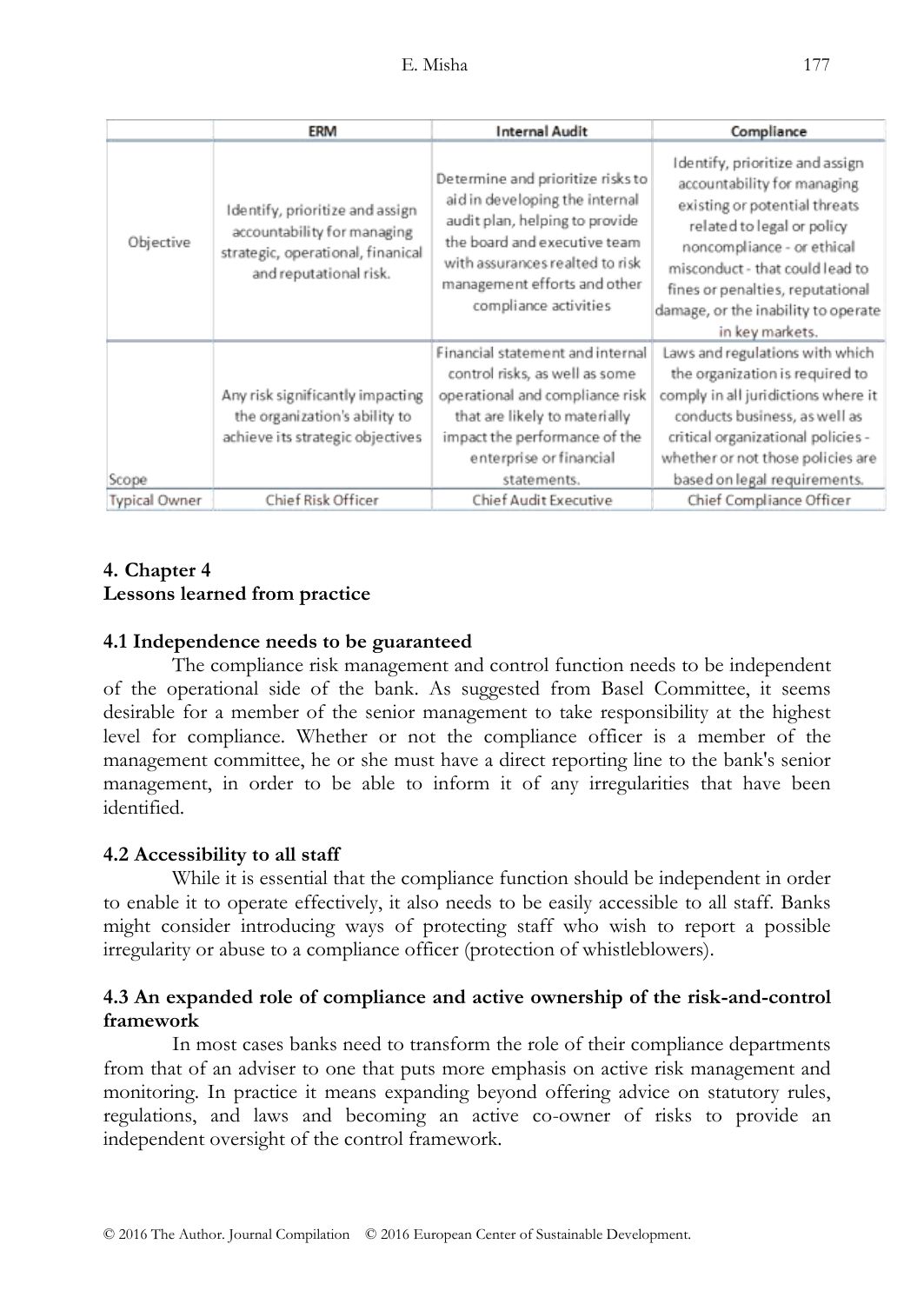#### **4.4 The compliance function will need to be adapted to suit each institution**

Although the Basel Committee's proposals for creating a compliancefunction may have been seen to apply more particularly to large internationalbanks, the issue of compliance is no less relevant to smaller institutions. In somecases it is an even more pressing problem, insofar as small institutions find itharder to ensure an effective separation of functions and to gather all the expertiseneeded to gain a full understanding of the legislation and subsequent amendments.

The actual structure can vary from one institution to another. At some the function is extremely decentralized, whereas others have installed a centralized team with highly developed functions. Whatever form of organization is chosen, it must guarantee the independence of the compliance staff. Nonetheless, in order for the teams to be equally effective in all the business lines and at all the establishments of a banking group and to ensure uniformity of approach, coordination will be necessary.

#### **4.5 Integration with the overall risk-management governance, regulatory affairs, and issue-management process**

Compliance risks are driven by the same underlying factors that drive other banking risks, but their stakes are higher in the case of adverse outcomes (for example, regulatory actions that can result in restriction of business activities and large fines). Therefore, it's only fitting that a modern compliance framework needs to be fully integrated with the bank's operational-risk view of the world.

Integrating the management of these risks offers tangible benefits. First, it ensures the enterprise has a truly comprehensive view of its portfolio of risks and visibility into any systemic issues (for example, cross-product, cross-process), and that no material risk is left unattended.

Second, it lessens the burden on the business (for example, no duplicative risk assessments and remediation activities) as well as on the control functions (for example, no separate or duplicative reporting, training, and communication activities).

Third, it facilitates a risk-based allocation of enterprise resources and management actions on risk remediation and investment in cross-cutting controls.

#### **4.6 The compliance function must have sufficient resources**

It is important that the resources which a bank assigns to the compliance function should enable it to ensure that compliance risk is adequately covered at all its establishments. In order to form a credible team, the staff in charge of compliance must have all the necessary skills for understanding the transactions that they will be examining. For this reason, it is an advantage if the teams include staff who have in the past worked on the operational side or, more generally, whose careers have given them a variety of professional experience. Credit institutions are evidently trying to recruit people with complementary skills and experience for their compliance teams. These include staff with a legal training, former internal or external auditors and former operational staff.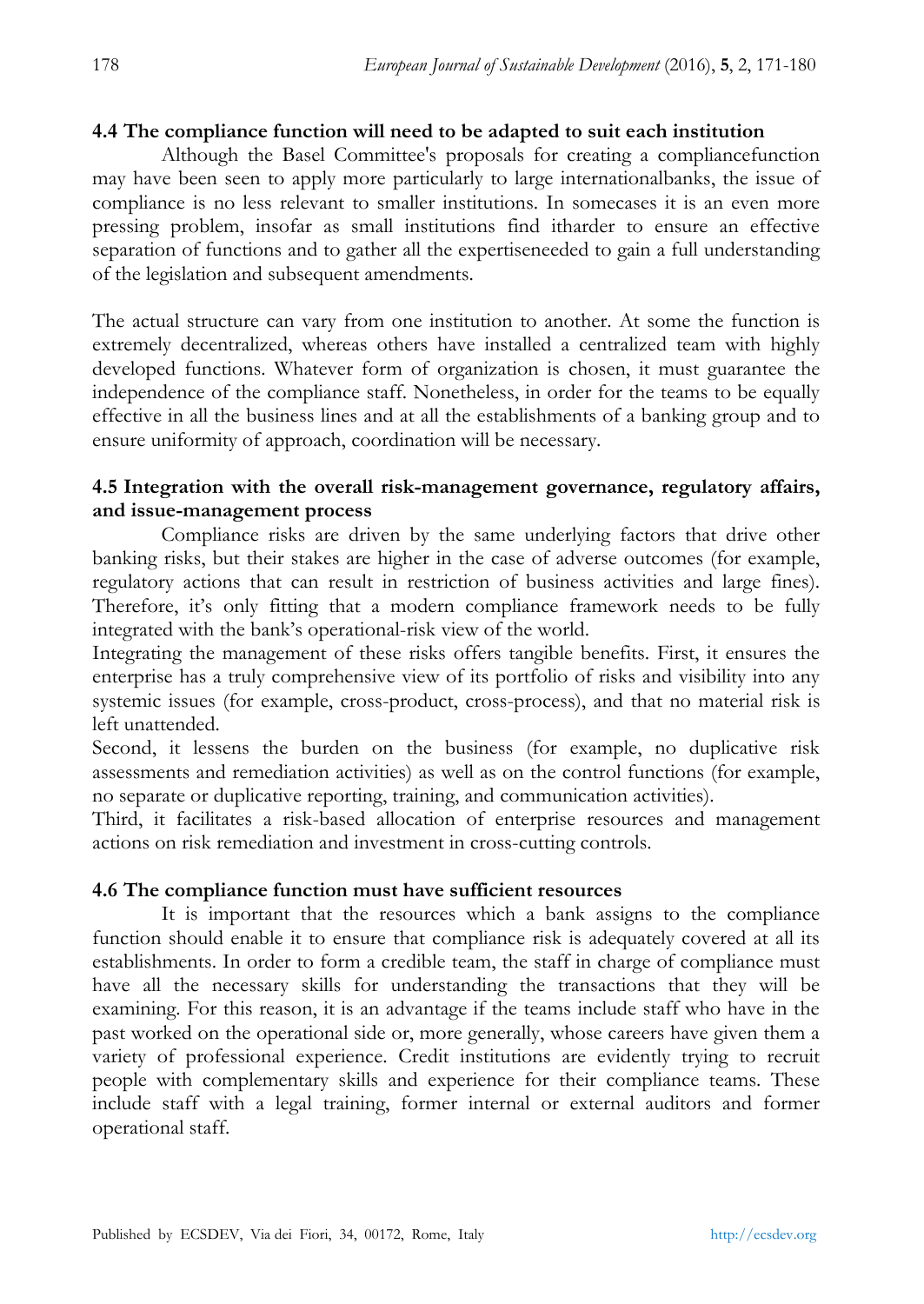Much, however, still remains to be done in terms of allocating adequate resources to the compliance function, so as to ensure that all establishments and business lines are properly catered for.

### **4.7 An "auditable" function**

Internal auditing has an essential role to play in compliance risk management at banks. One of its particular tasks is to check that the internal control arrangements are working properly.

It is therefore considered essential that the compliance function should, like a bank's other activities, be "auditable". In order to be certain that the auditors (or inspectors) are able to form an independent opinion on the effectiveness of compliance arrangements (e.g. ensuring that the compliance officer is making an effective contribution towards encouraging the spread of a compliance culture) and the adequacy of the resources allocated, it would seem desirable if the functions of audit manager and compliance manager were segregated.

### **Conclusions**

The debate on compliance risk management is already well under way, both at international level among the banking regulators (Basel Committee) and at national level among the banks themselves. In the light of the changing activities of the banks and given their commitment to step up their efforts and move closer into line with international best practice, a number of points seem worth highlighting at the present stage:

 if the compliance function is to be independent and run the entire gamut of compliance risk to which an institution is exposed, there can be no single formula for deciding how it should be organized, because this will depend, above all, on the activities and size of the institution concerned;

 the compliance function is set to play an increasingly important role at the regulated institutions when new business is being decided on and at other stages in an institution's life at both the national and internal levels; this implies the need for training and information procedures, the issuing of internal guidelines and ongoing controls;

involvement of the senior management and board of directors is essential;

 compliance must form an important part of the corporate culture, and continuous efforts therefore need to be made to ensure that this is the case.

As a result of recent investments in the area of credit and market risk management, the banks are better able to identify and measure these risks. Similar efforts are now needed